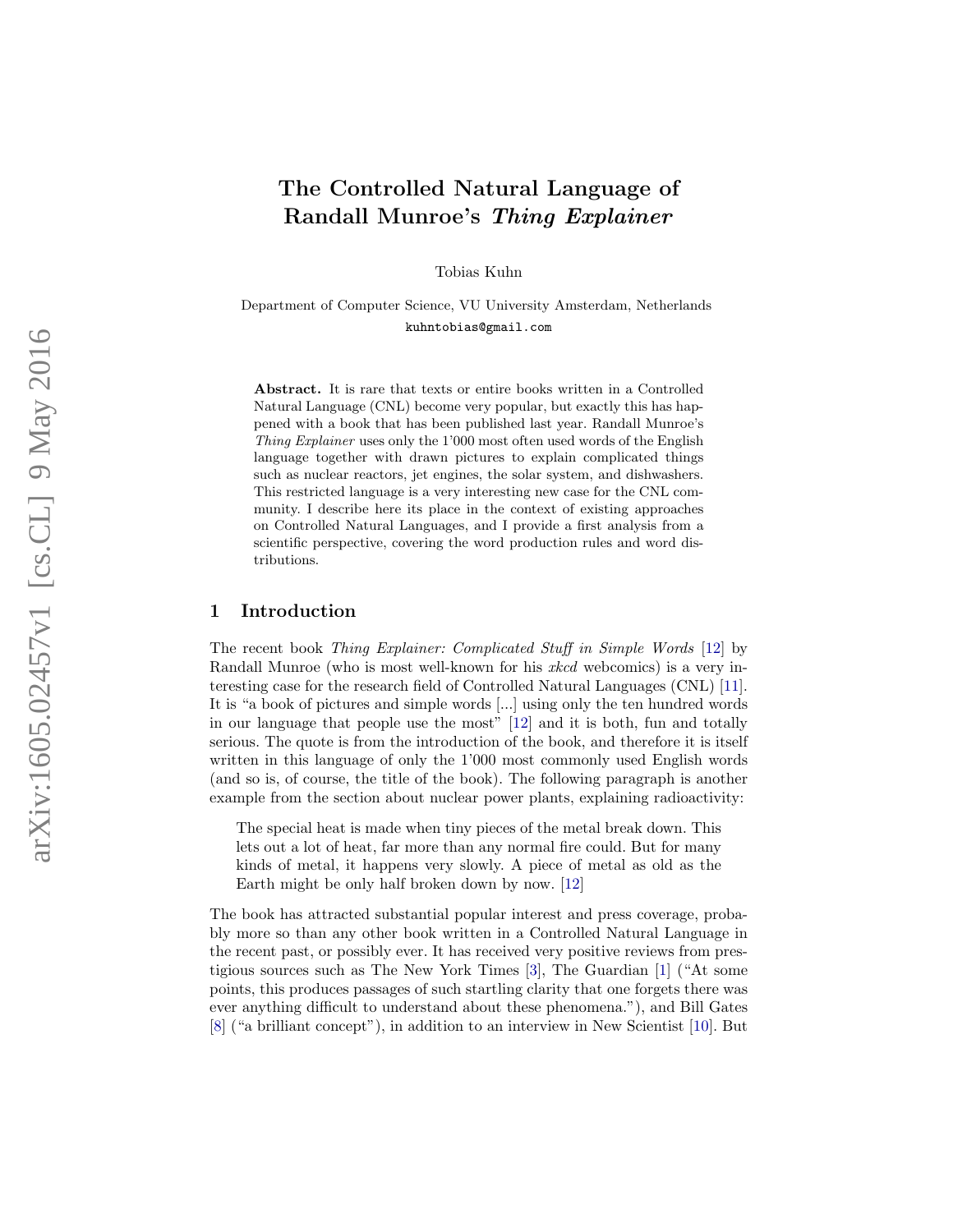arguably the most flattering review is the one that appeared in The Huffington Post [\[9\]](#page-8-6), because the journalist himself used the book's controlled language to write the entire review in it! ("So I thought I'd try to tell you a little about this new book the same way, using just those few words.") The first edition consisted of  $300'000$  printed copies [\[3\]](#page-8-2),  $34'000$  of which were sold in the first week alone,<sup>[1](#page-1-0)</sup> and at the time of writing the book is in the top 20 of best selling books at Amazon in the category *Science*  $\mathcal{C}$  Math.<sup>[2](#page-1-1)</sup> This popularity alone makes it an interesting and important CNL to have a closer look at.

The language of *Thing Explainer* is also interesting because of its intriguingly simple restriction applied on top of the English language, namely to use only the top 1'000 most often used words. This kind of simplicity is only rivaled among existing CNLs by the language E-Prime [\[5\]](#page-8-7), whose only restriction is that the verb to be is forbidden to use. The fact that the language's restricted vocabulary is not quite as simple as it looks at first, as we will discover below, does not make the concept less intriguing. Most reviewers and readers seem to agree that Randall Munroe succeeds in proving that virtually everything can be explained in an understandable fashion with this so heavily restricted vocabulary.

# 2 Language Analysis

Even though the book and its language have become very popular, not much has been written about the details of the language, the connection to other similar languages, and the precise rules that underlie it. Randall Munroe himself introduced the language in the book with only a few sentences. It is therefore worth taking a closer look here.

## 2.1 Similar Languages

The new language of *Thing Explainer* is similar to some of the earliest Englishbased CNLs. Basic English [\[13\]](#page-8-8) was arguably the first such language, presented in 1930. It restricts the allowed words to just 850 root words, but many variations of the language exist. The chosen words and the rules for their application are much more structured than the Thing Explainer language, however, allowing for only 18 verbs and imposing substantial restrictions on the grammatical structures within which these words can be used. In this sense, Special English  $[14]$ arguably the second oldest English-based CNL — is more similar. It defines no grammatical restrictions and does not restrict the number of verbs so drastically. It is based on a list of 1'500 words, and has been used since 1959 by the Voice of America, the official external broadcast institution of the United States. In both cases, the words on the list are carefully selected and not just chosen by their

<span id="page-1-0"></span><sup>1</sup> http://www.publishersweekly.[com/pw/by-topic/industry-news/bookselling/ar](http://www.publishersweekly.com/pw/by-topic/industry-news/bookselling/article/68882-the-weekly-scorecard-tracking-unit-print-sales-for-week-ending-november-29-2015.html) [ticle/68882-the-weekly-scorecard-tracking-unit-print-sales-for-week-e](http://www.publishersweekly.com/pw/by-topic/industry-news/bookselling/article/68882-the-weekly-scorecard-tracking-unit-print-sales-for-week-ending-november-29-2015.html) [nding-november-29-2015](http://www.publishersweekly.com/pw/by-topic/industry-news/bookselling/article/68882-the-weekly-scorecard-tracking-unit-print-sales-for-week-ending-november-29-2015.html).html, retrieved on 9 April 2016

<span id="page-1-1"></span> $^2$  http://www.amazon.[com/Best-Sellers-Books-Science-Math/zgbs/books/75/](http://www.amazon.com/Best-Sellers-Books-Science-Math/zgbs/books/75/), retrieved on 7 April 2016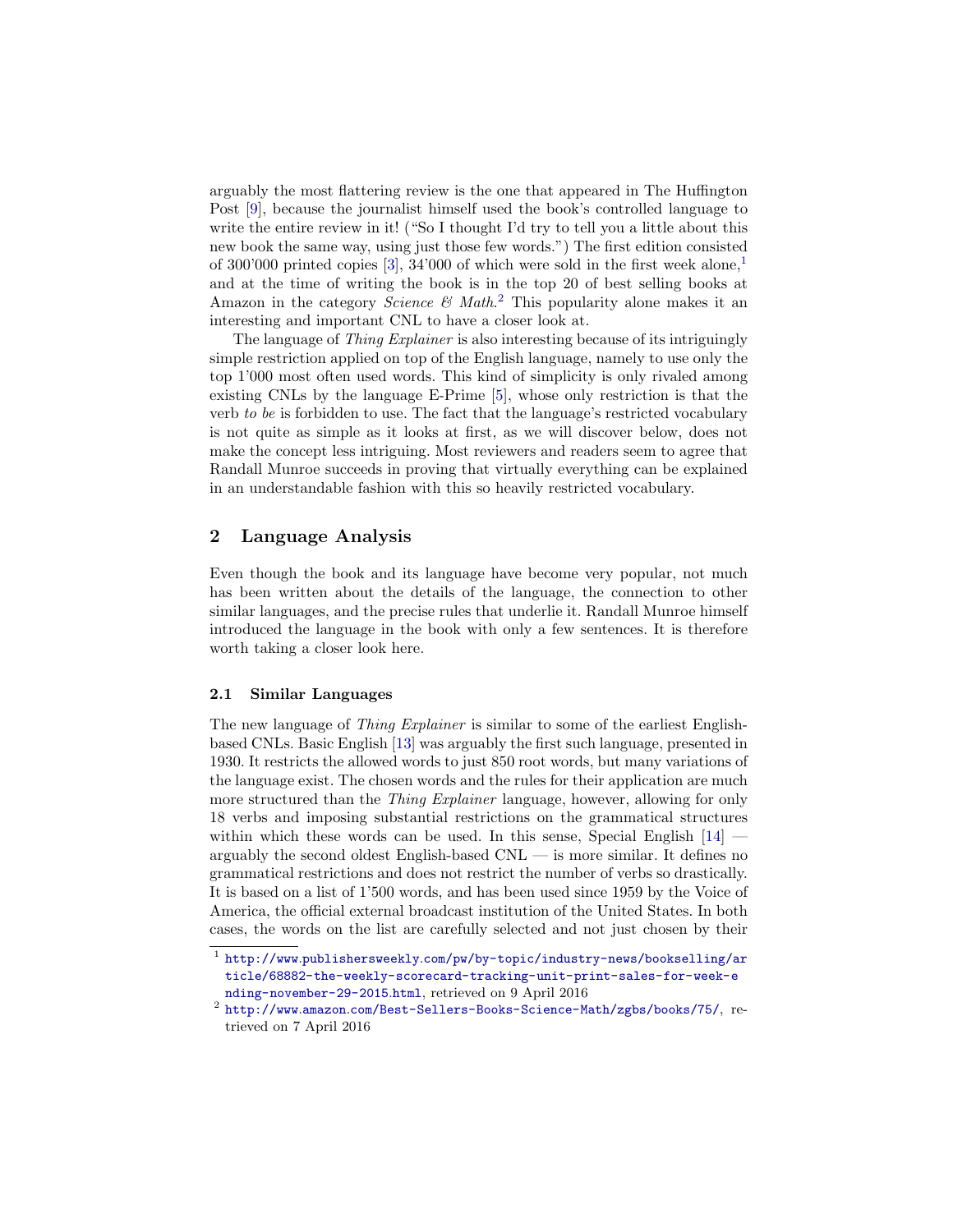frequency in English texts, unlike the Thing Explainer language. As another difference, Basic English and Special English define the category for the words on the list, such as noun and verb, and allow the words only to be used in the given category. Other similar languages have a more technical background, such as ASD Simplified Technical English (ASD-STE) [\[4\]](#page-8-10), which also restricts the allowed words and grammatical structures for the aerospace domain, and there are many other similar languages [\[11\]](#page-8-1).

## 2.2 Language Properties

According to the PENS classification scheme, which I proposed in my survey on the topic [\[11\]](#page-8-1), the language of Thing Explainer has the same type as Special English, which is  $P^1E^5N^5S^1$ . This is also the type of full unrestricted English, meaning that the restrictions of the Thing Explainer language do not make it considerably different according to the dimensions of the PENS scheme: precision, expressiveness, naturalness, and simplicity. It is not considerably more precise than full English, because no semantic restrictions come with the restricted vocabulary and the grammar is not restricted at all, and therefore the vagueness and ambiguity of natural language is not significantly mitigated. In terms of expressiveness and naturalness, on the other hand, the power of full English is retained: Randall Munroe comes at least close to proving that basically everything that can be expressed in full English can be expressed in the restricted language as well, in a way that is maybe sometimes funny but always fully natural. With respect to the last dimension, the *Thing Explainer* language is simple when full English can be taken for granted, but it is not significantly simpler than the full language when it has to be described from scratch. Apart from Special English, other CNLs in the same PENS class are E-Prime, Plain Language, and IBM's EasyEnglish [\[11\]](#page-8-1).

## 2.3 Word List

The list of 1'000 words was assembled by manually merging the word frequency lists from several corpora. Randall Munroe reports it like this:

I spent several months going back over a bunch of different lists and generating some of my own based on the Google Books corpus and even my own email inbox. Then I combined the lists and where they disagreed I just let my sense of consistency be the tie-breaker. [\[10\]](#page-8-5)

Conjugated forms of verbs and plural forms of nouns are not listed separately but merged with the plain word form, as Randall Munroe explains: "I count different word forms—like 'talk,' 'talking,' and 'talked'—as one word." This does not apply though to comparative and superlative forms of adjectives (good, better, and best are all separate entries), adverb forms of adjectives (easy and easily count as two words), or pronouns  $(I, me, my, and mine are separate entries$ too). This results in a list of 998 words, which is part of the book, where the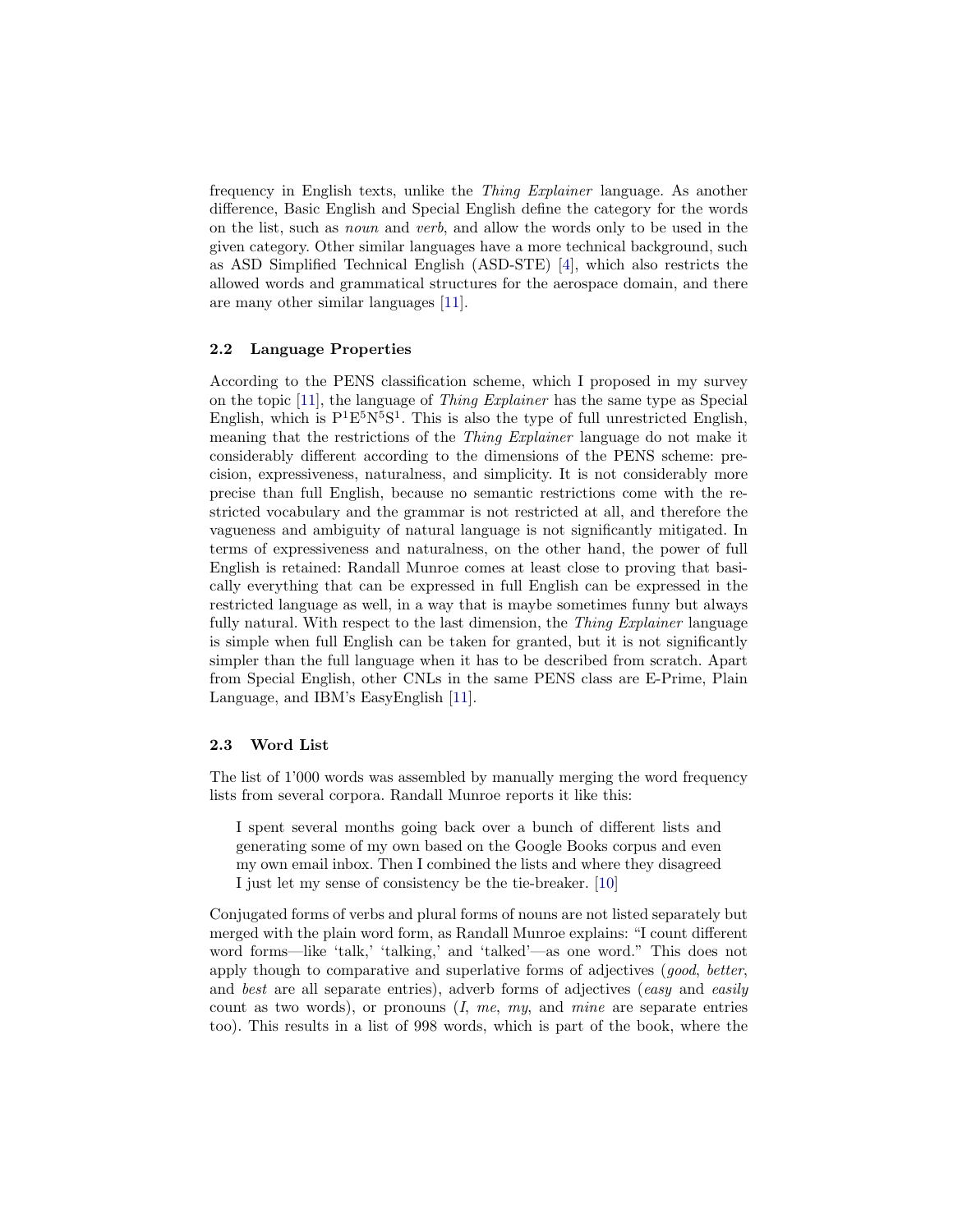missing two words are explained by the fact that "there's a pair of four-letter words that are very common, but which I left off this page since some people don't like to see them."

## 2.4 Word Production Rules

Now that we know how the words ended up on the list, let us have a look at how they are supposed to be used from there to write texts such as the book we discuss here. As there are no grammar restrictions, this boils down to selecting word forms from the list and applying word production rules to arrive at related word forms. Randall Munroe's own description of these production rules is very short and not very precise (the first sentence has been quoted above already):

In this set, I count different word forms—like "talk," "talking," and "talked"—as one word. I also allowed most "thing" forms of "doing" words, like "talker"—especially if, like "goer," it wasn't a real word but it sounded funny.

As this description leaves a lot of room for interpretation, we can use the corpus of word forms observed in Thing Explainer to reverse engineer the specific rules at work. Doing so, we arrive at no less than 13 rules, listed here roughly in decreasing order of how naturally they follow from the above description:

- <span id="page-3-0"></span>1. The word forms on the list of the 1'000 most often used words.
- <span id="page-3-1"></span>2. All conjugation forms of verbs on the list. This includes third singular present  $(-s)$ , past  $(-ed)$ , and infinitive from  $(-inq)$ , including irregular forms.
- <span id="page-3-3"></span>3. Noun forms built from verbs on the list by -er, for example carrier.
- <span id="page-3-2"></span>4. The plural forms of nouns on the list  $(-s)$ , for example things, including irregular forms like teeth. This rule can also be applied to the word other to produce others, even though it is not a noun.
- <span id="page-3-4"></span>5. Comparative  $(-er)$  and superlative forms  $(-est)$  built from adjectives on the list, for example smaller or fastest, and including irregular forms like worse.
- <span id="page-3-5"></span>6. Adjective forms built from nouns on the list by  $-y$  or  $-ful$ , for example *pointy* or colorful. (The word colorful is in fact the only one in Thing Explainer derived from this *-ful* production rule.)
- <span id="page-3-8"></span>7. Adverb forms built from adjectives on the list by -ly, for example normally.
- <span id="page-3-10"></span>8. Noun forms built from adjectives on the list by -ness, for example thickness.
- <span id="page-3-7"></span>9. Different case and possessive forms of pronouns on the list: they for them, us/ours from we/our, and his from he.
- <span id="page-3-9"></span>10. Verb forms of nouns on the list and noun forms of verbs on the list when the two forms are similar but not equal, such as thought from think, and live from life, including deduced forms like thoughts and living. (These two cases are in fact the only ones observed for this rule in Thing Explainer.)
- <span id="page-3-6"></span>11. More basic word forms for words on the list, such as nouns from which adjectives on the list were built (person from personal) and verbs from which nouns on the list were built *(build from building)*. (Again, these two cases are the only two observed instances of this rule.)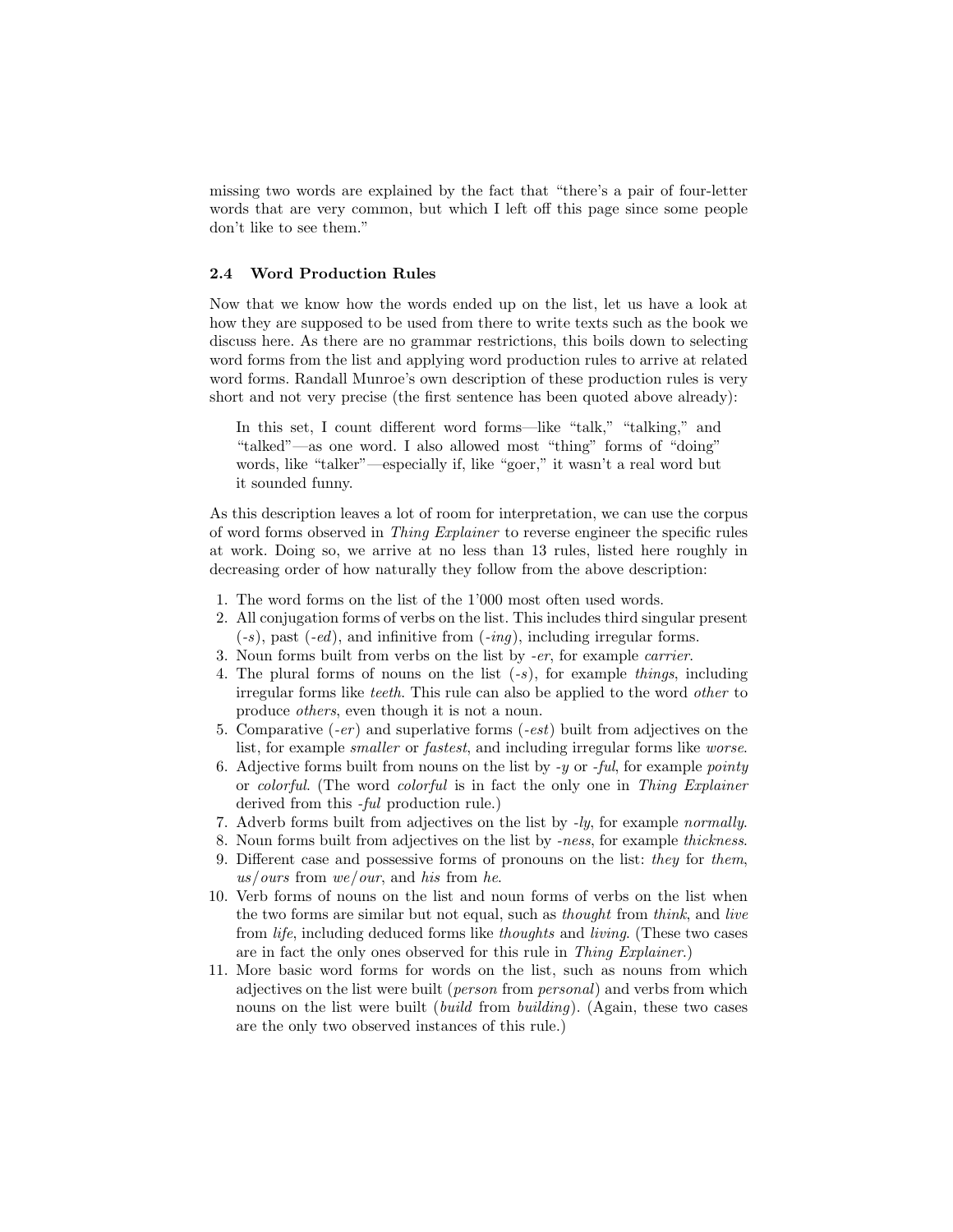

<span id="page-4-2"></span>Fig. 1. The origin of the word forms found in Thing Explainer with respect to the different production rules. The total number of such word forms is 1736.

- <span id="page-4-0"></span>12. Verb forms built from adjectives on the list, such as lower from low, including conjugated forms like lowering and lowered. (This example is again the only observed instance of the rule.)
- <span id="page-4-1"></span>13. Common acronyms for words on the list, such as TV for television. (This example is also the only instance.)

It is not completely clear though, whether some of these later rules point to mistakes rather than features. The confusion of  $TV$  and *television*, for example, might just be a mistake and not a feature of the language.

Even with these rules, six words remain that are used in Thing Explainer but are not allowed according to these rules: some, mad, hat, apart, rid, and worth. It seems that the first one, *some*, should be on the top 1'000 list, but was accidentally omitted. The omission of they from the list seems to be a similar mistake. It can be generated by rule [9](#page-3-7) from them, but it seems unlikely that they would not by itself appear in the top 1'000. The other five extra words might be explained by the fact that Randall Munroe used a kind of spell-checker while writing to help him use only listed words ("As I wrote, I had tools that would warn me if I used a word that was not on the list, like a spell-checker." [\[10\]](#page-8-5)). This spell-checker seems to have over-generated the said words, perhaps because some of them are morphologically close to allowed words: mad to made; hat to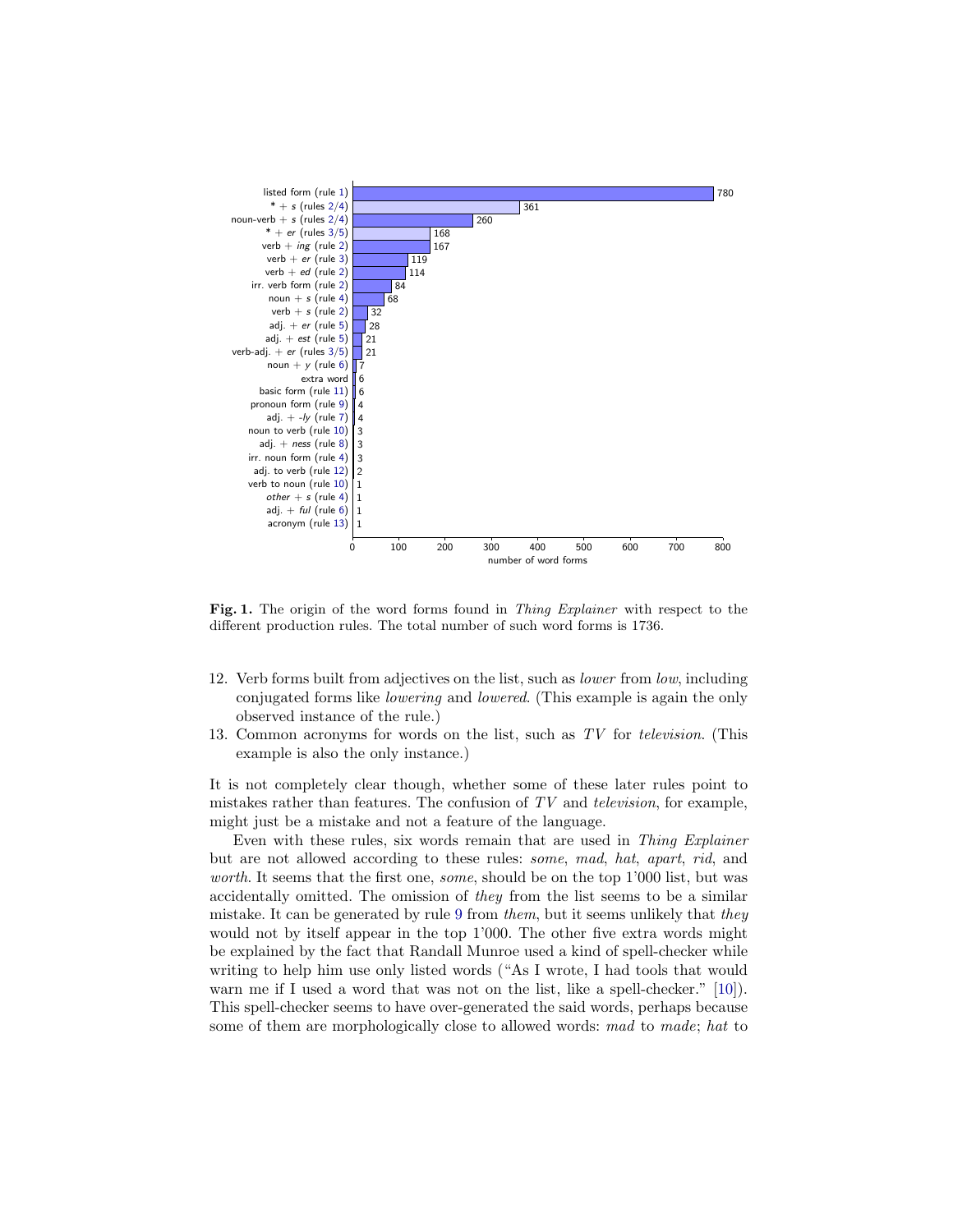

<span id="page-5-0"></span>Fig. 2. The origin of the word occurrences in Thing Explainer with respect to the different production rules. The total number of word tokens is 51'086.

hate; and rid to ride. At other points, Randall Munroe stretches the rules to the extreme. For example, the page about the US Constitution is entitled "The US's laws of the land", even though  $US$  is not on the list, but the pronoun us can be inferred from we via rule [9.](#page-3-7)

Figures [1](#page-4-2) and [2](#page-5-0) show the distribution of the word forms and word occurrences, respectively, with respect to the production rules. Only about 45% of the observed word forms are identical to one on the list (i.e. rule [1\)](#page-3-0). If individual word occurrences are considered, about 79% of the 51'086 word tokens in Thing Explainer are directly found on the list. This difference is not surprising, considering that the most common words mostly have just one word form (the top 10 most common words in the book are the, to, of, a, it, and, in, that, this, and you). Without parsing the grammatical structure of the sentences, it is not always possible to decide which rule was applied, such as in the case of third singular verb forms being indistinguishable from the plural noun forms for words that could be nouns or verbs. Specifically, 260 word forms ending in -s have a root word that could be a noun or a verb (e.g. *names*), and 21 word forms ending in -er have a root word that could be a verb or an adjective (e.g. cooler ). Apart from the listed word forms (rule [1\)](#page-3-0), rules [2](#page-3-1) to [4](#page-3-2) are most frequently used.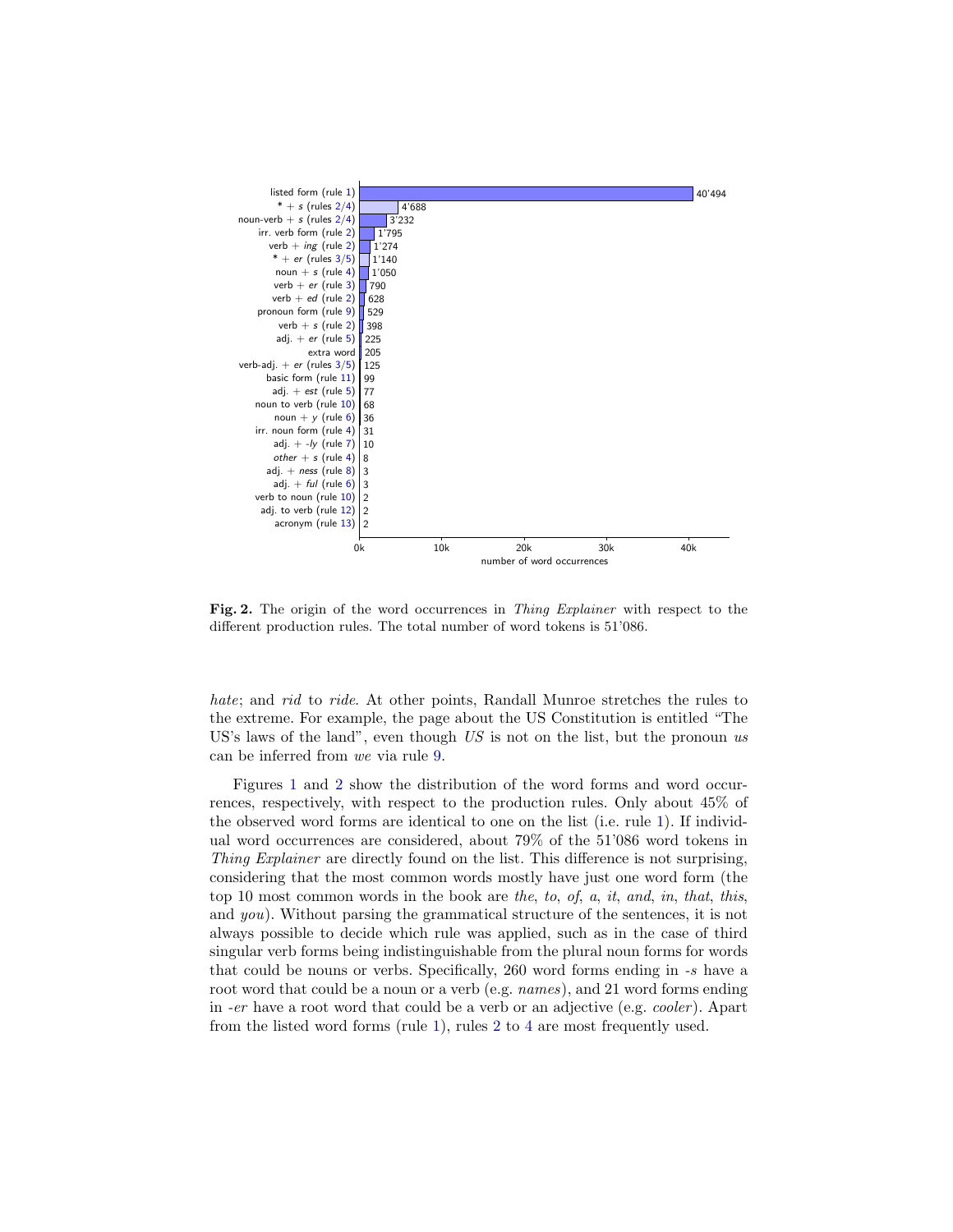

<span id="page-6-0"></span>Fig. 3. The frequency distributions of word forms as they are found in Thing Explainer (left), and the distribution of "lemmatized" terms when mapped to the list of 1'000 words (right).

As a further note, Arabic numerals were not considered for this analysis. It is not clear whether Randall Munroe wanted them to be part of the language or not. He used them only to refer to page numbers, except for two occurrences of 300 in the phrase "300 years ago", which he could have written out as "three hundred," as he did in many other places.

### 2.5 Word Distribution

Finally, we can have a look at the word frequency distribution of word forms as they are observed in the book and "lemmatized" words as they appear on the list. We can check whether they follow a power law distribution (Zipf's law) as closely as other types of texts [\[6\]](#page-8-11). There is no obvious reason a priori why a text in a CNL has to follow the same distribution as an unrestricted one, but it would not be surprising either.

The left part of Figure [3](#page-6-0) shows that the distribution of word occurrences follows indeed quite closely a distribution of the kind of a power law, which can be seen by the nearly straight line on the log-log plot. Still the line is curved more than other such word distributions [\[6\]](#page-8-11), and therefore tends a bit towards a "normal" exponential distribution and away from a pure power law. This effect is even more pronounced in the lemmatized case, as shown on the right hand side part of Figure [3.](#page-6-0) For texts in unrestricted language, it has been shown that the lemmatized distribution is normally very similar to the one of plain word forms [\[7\]](#page-8-12). Still, both distributions are significantly better explained by a power law distribution than an exponential one (with p-values of 0.022 and 0.017, respectively). We can hypothesize that such kinds of CNL texts in general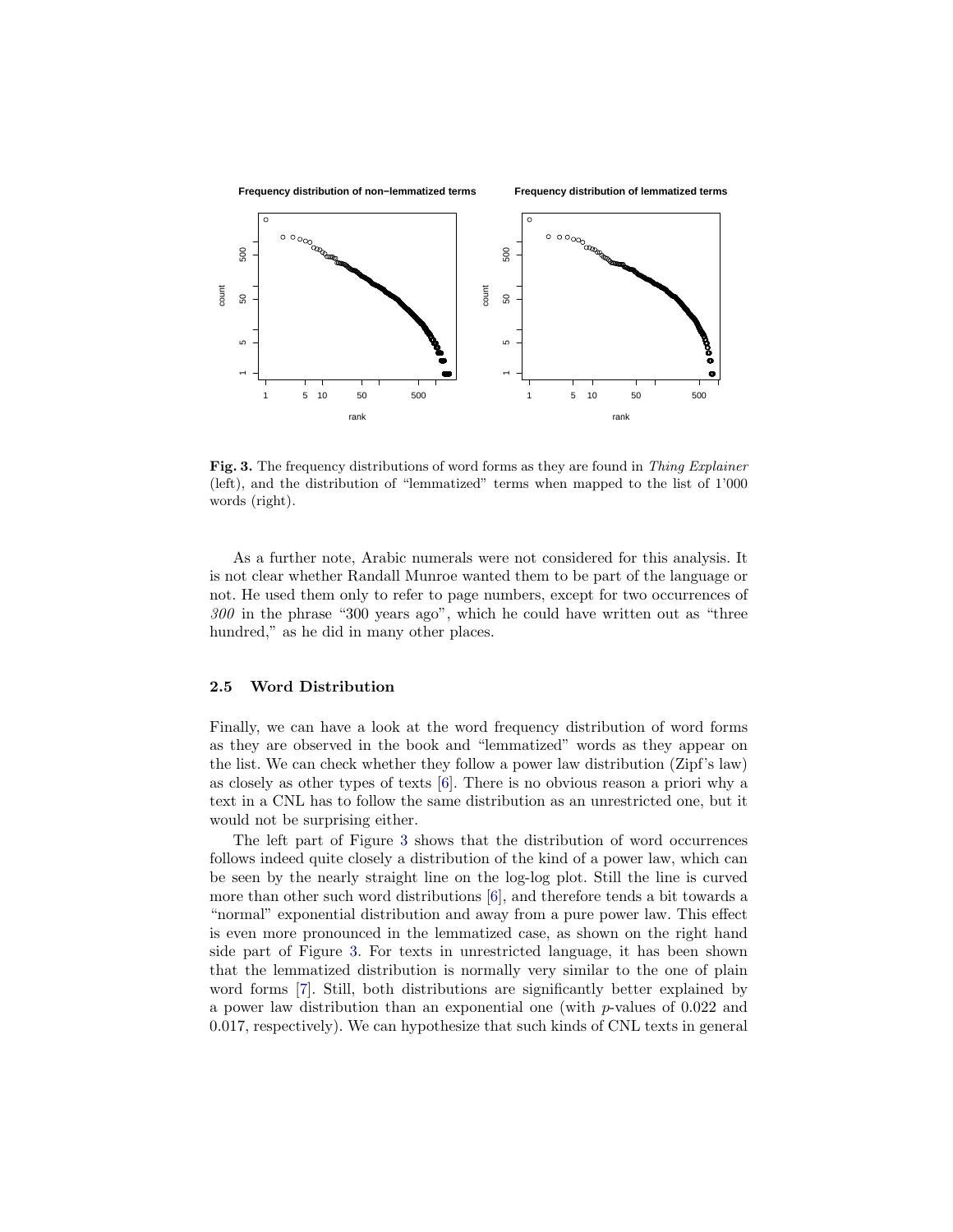mitigate the power law effect as compared to texts in full language, but we cannot make any conclusive statement here.

# 3 Methods

For the analyses presented above, the text is extracted from an electronic version of the book (excluding introduction pages and word list). The book also contains hand written parts, which are not covered. Then all characters except letters, hyphens, and apostrophes are dropped; letters are transformed to lower case; some text extraction errors in the form of missing and extra blank spaces are fixed; words are de-hyphenated; contracted words like don't are expanded; an is normalized to a; Saxon genitive markers 's are dropped; the text is tokenized at white spaces; and compound words are split (if the compounds are recognized words). The resulting list of tokens then serves as the input for the analyses. Furthermore, WordNet is used to detect the categories of words and to lemmatize irregular forms. For the power law analysis, the Python package powerlaw [\[2\]](#page-8-13) is used.

# 4 Discussion

While the topics covered by *Thing Explainer* are entirely serious and the book attempts and (I think) succeeds in seriously conveying complex topics in a highly understandable fashion, the book is also fun and the result of a challenge of the sort how far can we go. Randall Munroe admits in the book that "In some places, I didn't use words even when they were allowed. I could have said 'ship,' but I stuck to 'boat' because 'space boat' makes me laugh." At another place, he writes "light drink that wakes you up" and "dark drink that wakes you up," even though both, tea and coffee, are on the list. On the other hand, there are a number of simple and important words that are not on the list. Randall Munroe reports: "I could have made it easier for myself. There are a few words I was disappointed didn't make the cut. The biggest omission was a synonym for 'rope' or 'string'. [...] the only word I had was 'line'. This fits in some contexts, but has so many other meanings that it was hard to work with." [\[10\]](#page-8-5) Other examples where the omission of a word rather leads to confusion than simplification include "the one after eight" for nine, "white stuff, like what we put on food to make it better" for salt, and "dirt branch" for root, apart from the omission of proper names to refer to things like countries or planets. This seems to point to a general problem of such languages with a heavily restricted vocabulary: Writers are forced to circumscribe existing concepts instead of naming them or to involve rough analogies, which can lead to a language that even less precise than full natural language.

These deficiencies could be accounted for to make the language even more useful — at the expense of some of the funniness — by increasing the number of words from 1'000 to, perhaps, 1'500 (like Special English) or even 2'000 or 3'000, or by selecting the words manually (again like Special English) instead of being